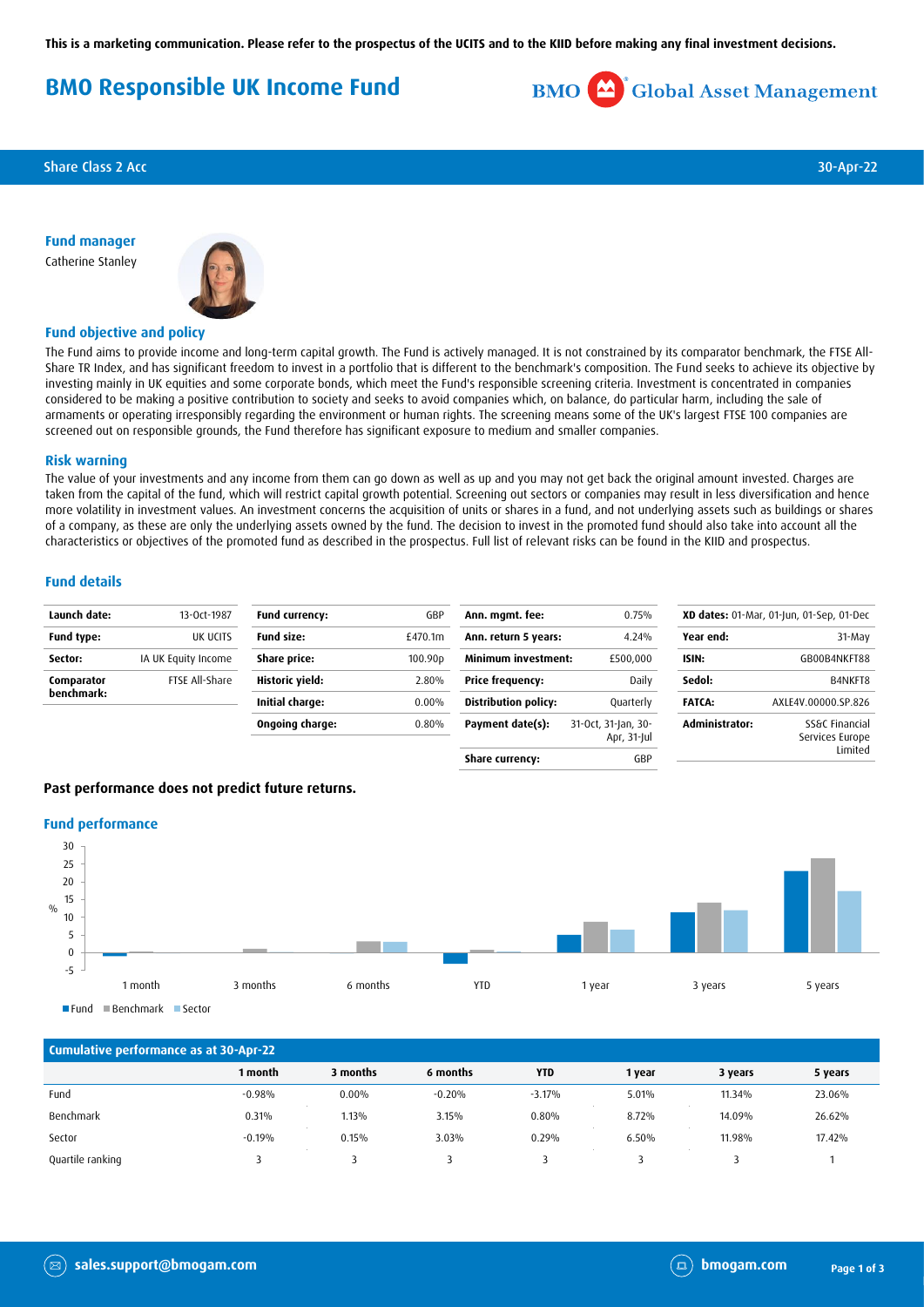## Share Class 2 Acc 30-Apr-22

| Discrete performance as at 30-Apr-22 |                           |                    |                           |                           |                    |                           |                          |                          |                           |                           |
|--------------------------------------|---------------------------|--------------------|---------------------------|---------------------------|--------------------|---------------------------|--------------------------|--------------------------|---------------------------|---------------------------|
|                                      | <b>Apr-21</b><br>- Apr-22 | Apr-20<br>– Apr-21 | <b>Apr-19</b><br>- Apr-20 | <b>Apr-18</b><br>- Apr-19 | Apr-17<br>- Apr-18 | <b>Apr-16</b><br>- Apr-17 | Apr-15<br>- Apr-16       | Apr-14<br>- Apr-15       | <b>Apr-13</b><br>- Apr-14 | <b>Apr-12</b><br>- Apr-13 |
| Fund                                 | 5.01%                     | 18.63%             | $-10.62%$                 | 2.02%                     | 8.34%              | 12.18%                    | 1.43%                    | 10.98%                   | 12.90%                    | $\overline{\phantom{a}}$  |
| Benchmark                            | 8.72%                     | 25.95%             | $-16.68%$                 | 2.62%                     | 8.16%              | 20.14%                    | $-5.69%$                 | 7.48%                    | 10.52%                    | $\overline{\phantom{a}}$  |
| Sector                               | 6.50%                     | 23.68%             | $-16.64%$                 | 0.39%                     | 5.66%              |                           |                          | $\overline{\phantom{a}}$ |                           | $\overline{\phantom{a}}$  |
| Quartile ranking                     |                           |                    |                           |                           |                    |                           | $\overline{\phantom{a}}$ |                          |                           |                           |

Source: BMO Global Asset Management, Lipper as at 30-Apr-22. Performance data is in GBP terms. Performance returns are based on NAV figures. All fund performance data is net of management fees. Please note that the fund is priced at midday daily whilst the index return reflects the price at close of trading. Costs may increase or decrease as a result of currency and exchange rate fluctuations.

| <b>Sector allocation</b> |       | Top   |
|--------------------------|-------|-------|
| <b>Financials</b>        | 20.1% | Astr. |
| Industrials              | 18.8% | Glax  |
| Health Care              | 12.4% | Unik  |
| Consumer Staples         | 9.4%  | Inter |
| Real Estate              | 7.5%  | PLC   |
| Consumer Discretionary   | 7.2%  | Nati  |
| <b>Utilities</b>         | 6.7%  | Lega  |
| Telecommunications       | 4.6%  | Lloy  |
| Other                    | 7.9%  | Vod   |
|                          |       | Expe  |
| Cash                     | 5.4%  |       |

| <b>Top 10 holdings</b>            |        |
|-----------------------------------|--------|
| AstraZeneca PLC                   | 6.2%   |
| GlaxoSmithKline PLC               | $51\%$ |
| Unilever PLC                      | 4 7%   |
| Intermediate Capital Group<br>PIC | 3.3%   |
| National Grid PLC                 | 2.9%   |
| Legal & General Group PLC         | 7.4%   |
| Lloyds Banking Group PLC          | 2.4%   |
| Vodafone Group PLC                | 7.7%   |
| Experian PLC                      | 2.2%   |
| Sirius Real Estate Ltd            | 71%    |

| <b>Net dividend distributions</b><br>(Pence) |      |
|----------------------------------------------|------|
| 2018                                         | 4.43 |
| 2019                                         | 3.40 |
| 2020                                         | 2.16 |
| 2021                                         | 2.59 |
| 2022                                         | 0.52 |

| Q1 2022 Active engagement<br>report     |    |
|-----------------------------------------|----|
| <b>Business Conduct</b>                 | 11 |
| Climate Change                          | 38 |
| Corporate Governance                    | 40 |
| <b>Environmental Standards</b>          | 19 |
| Human Rights                            | 12 |
| Labour Standards                        | 32 |
| Public Health                           | 8  |
| Last 2 quarters: companies<br>countries | 44 |

| Glossary                 |                                                                                                                                                                                                                                                                                                                                                                                                                                                              |
|--------------------------|--------------------------------------------------------------------------------------------------------------------------------------------------------------------------------------------------------------------------------------------------------------------------------------------------------------------------------------------------------------------------------------------------------------------------------------------------------------|
| Active Engagement Report | We define engagement as dialogue between investors and companies with a focus on encouraging companies to address strategic issues including<br>environmental, social and governance factors. The objective of such dialogue with companies is to reduce risk and support long-term performance. The<br>table sets out, for the fund, the number of companies we have engaged with; the number of countries covered and the individual engagement<br>themes. |
| Quartile Ranking         | A measure of performance where all funds within the sector are ranked and split into 4 groups. The best 25% performing funds are in the first (1)<br>quartile, the next 25% into the second (2) quartile and the worst 25% into the fourth (4) quartile.                                                                                                                                                                                                     |